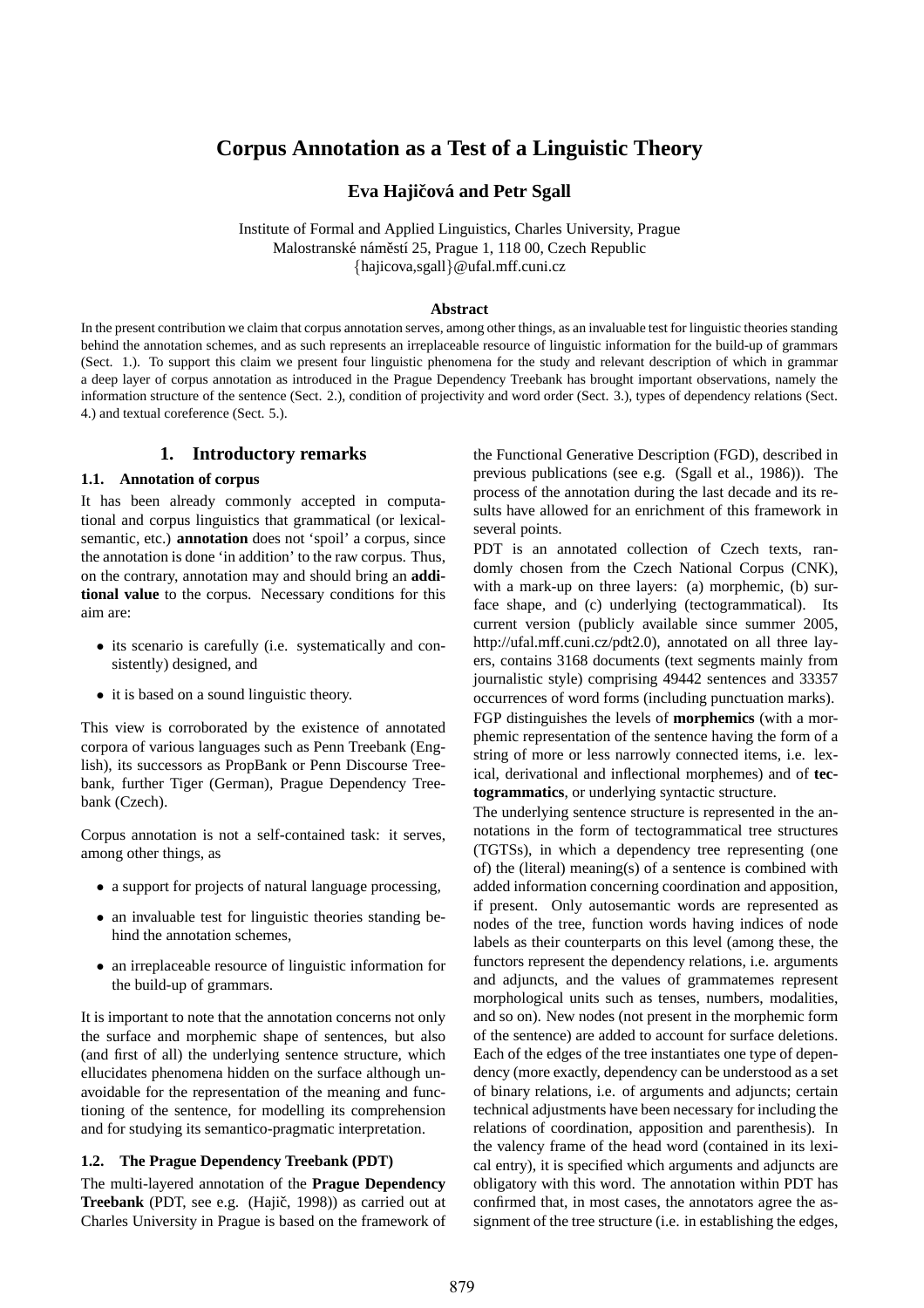except for complex combinations of dependency with coordination, see (Hajičová et al., 2002)).

In PDT, a technical supplementary layer, namely the socalled **analytical** level has been added to the two theoretically substantiated levels. This makes it possible to work with analytical tree structures (ATSs) as trees including a specific node for every item present in the surface form of the sentence (not only function words, but also punctuation marks are represented here as nodes) and a linear ordering of the nodes corresponding to the surface word order.

### **1.3. Objectives of the study**

The present contribution concentrates on four linguistic phenomena for the study and relevant description of which in grammar a deep layer of corpus annotation has brought important observations:

- information structure (topic-focus articulation) of the sentence (Hypotheses A1, A2 in Sect. 2.),
- condition of projectivity and word order (Hypothesis B in Sect. 3.),
- types of dependency relations (Hypothesis C in Sect. 4.), and
- textual coreference (Hypothesis D in Sect. 5.).

# **2. Information structure of the sentence**

### **2.1. Topic-Focus Articulation in PDT**

Along with the dependency pattern, the tectogrammatical representations capture the **topic-focus articulation** (TFA), interpreted so that in a declarative sentence its F(ocus) is asserted to hold about its T(opic), or not to hold about T, in a negative sentence. Thus, in the prototypical case, F constitutes the scope of negation. Contextual Boundness (the linguistic counterpart of the cognitive opposition of given and new information) is seen as determining the dichotomy of T and F, in that a **contextually bound** (CB) item typically belongs to T, and a **non-bound** (NB) item belongs to F (in those marked cases in which the item does not depend directly on the main verb, being more deeply embedded, it is possible to find CB items in F and NB items in T, such as *my* and *nice*, respectively, in *This nice book belongs to my neighbor*). Further theoretical research connected with the possibility of a semantico-pragmatic interpretation of TFA by means of Partee's tripartite structures has indicated that **contrastive** and non-contrastive CB elements are to be distinguished both for Czech and for English (see (Hajičová et al., 1998), 151f; more details are given in (Hajičová and Sgall, 2004)). This enrichment of the descriptive framework is supported by a parallel tectogrammatical and prosodic annotation of a small spoken corpus of Czech, which has documented that the acoustical F0 characteristics of the sector of contrastive T are different from both those of the sector of non-contrastive T and from those of the F sector of the sentence (see (Veselá et al., 2003)).

In PDT, the attribute specifying TFA has three values:

*t* - contextually bound non-contrastive,

- *c* contextually bound contrastive,
- *f* contextually non-bound.

### **2.2. Bipartition of the sentence into Topic and Focus**

To document the usefulness of corpus annotation for the study of TFA we present in this Section the results of our examination of two hypotheses.

### **Hypothesis A1**

The division of the sentence into its T and F can be derived from the contextual boundness of the individual lexical items contained in the sentence.

If the preliminary definition of T and F (see (Sgall, 1981), also (Sgall et al., 1986), 216f) is "translated" into the PDT notation, i.e. using not only the values t and f, but also c of the TFA attribute, we get the following rules for the identification of the basic bipartition of the sentence in T and F:

(a) If the main verb has the TFA value f, it belongs to F. Else, it belongs to T.

(b) All the nodes immediately dependent on the main verb and carrying the TFA value t or c belong to T, together with all nodes depending on them, except the sentences in which the specific condition of rule (d) holds.

(c) All the nodes immediately dependent on the main verb and carrying the TFA value f belong to F together with all nodes depending on them.

(d) If the main verb carries the value t and all the nodes directly depending on the main verb also carry the value t, then follow the rightmost edge leading from the main verb down to the first node(s) on this path carrying the value f; this/these node(s) and all the nodes depending on it/them belong to F.

Note: More recently, the formulation of point (d) has been broadened, since it was found that in certain cases a NB node depends on a CB node that itself is subordinated to an NB node. The CB nodes to which a NB node is subordinated are called quasi-focus.

A tentative algorithm formulated in the mid-eighties has been implemented and tested on the whole of PDT; the results are reported by Kučová et al. (2005) and are summarized in the sequel. First let us present an example (see Fig. 1):

(1) *Nenadalou finan ´ cnˇ ´ı krizi*

*Lit.: (The) sudden financial crisis* $_{Acc}$ 

*podnikatelka reˇsila jin ˇ ym zp ´ usobem. ˚* (the) enterpreneur  $_{Nom}$  solved by other means.

(context: The enterpreneur had to solve several problems before.)

An application of the above rules gives the following result: Topic: *Nenadalou finan ´ cnˇ ´ı krizi podnikatelka*

[the sudden financial crisis the enterpreneur] Focus: *reˇ ˇsila jinym zp ´ usobem ˚*

[solved by other means]

The implementation of the algorithm has led to a differentiation of five basic types of F:

(i) F consisting of the predicate and its subtrees,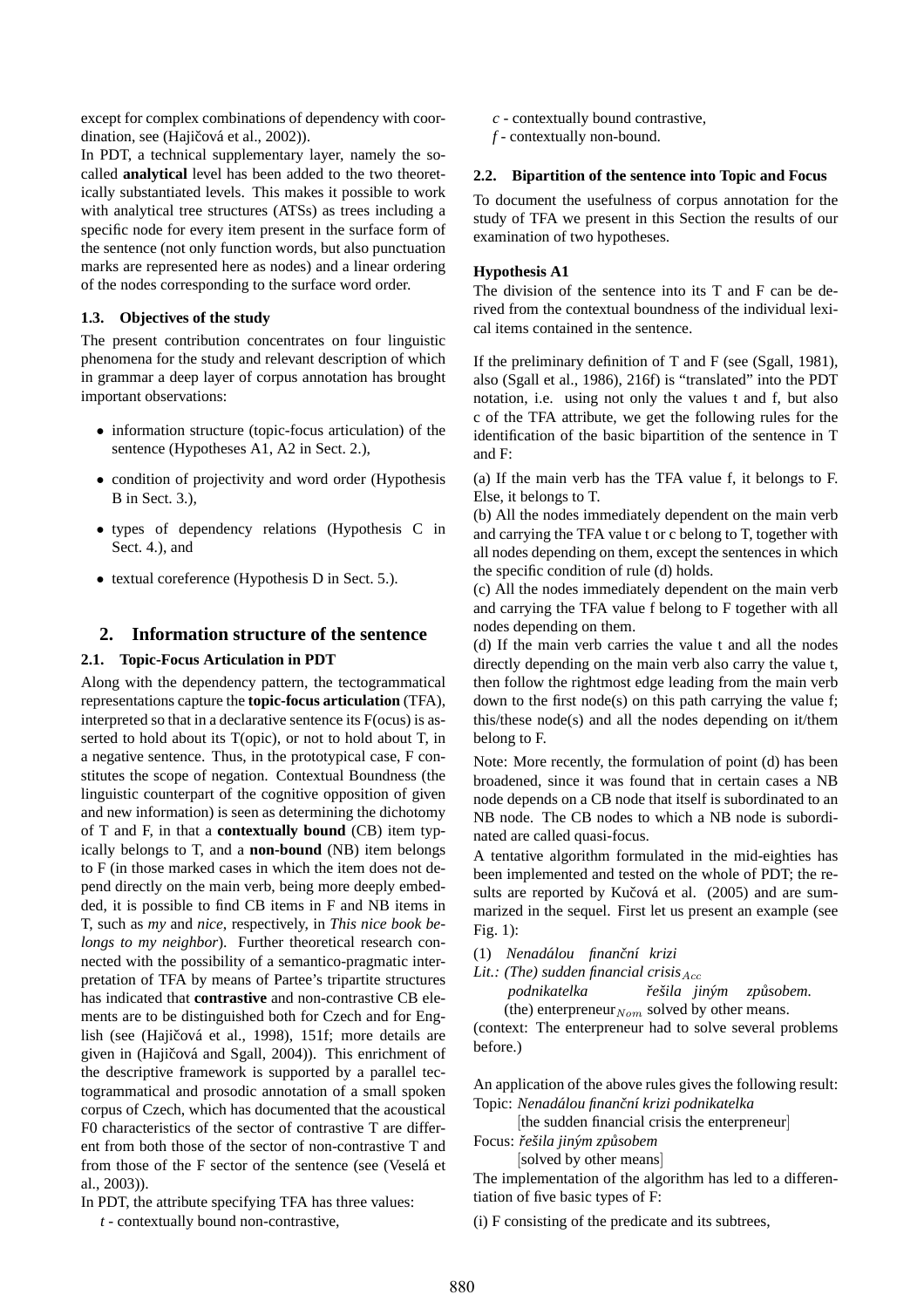

Figure 1: The preferred TGTS of sentence (1).

(ii) F consisting of the right-attached subtrees to a t-marked predicate

(iii) Quasi-focus with the t-marked main predicate

(iv) Quasi-focus with the f-marked main predicate

(v) F interrupted by a c-marked node

The frequency of these types as identified by the implementation of the algorithm to the TFA-annotated sentences in PDT is indicated in Table 1.

The results achieved by the implementation of the algorithm demonstrate that in Czech the boundary between T and F can be determined in principle on the basis of the consideration of the status of the main predicate and its direct dependents. In other words, the hypothesis has been significantly supported that in Czech the boundary between T and F is signalized by the position of the verb in the prototypical case; the boundary between T and F has been found immediately before the verb in 95% of the cases. It has also been confirmed that the TFA annotation leads to satisfactory results even with rather complicated "real" sentences in the corpus. To evaluate the results achieved by the implementation of the procedure identifying T and F on the basis of the contextual boundness of individual nodes of the underlying structure, a subcorpus of 10000 sentences has been annotated manually by three annotators in parallel as for the T/F bipartion. This will make it possible to check whether the procedure returns the results expected by the theory and also to evaluate the annotators agreement (see (Zikánová, 2006a)).

Even though some of the observations indicated above may – and should – lead to a certain modification of the annotation procedure, we do hope that the material gathered and analyzed in this way may be further used for the study of several aspects of the discourse patterning such as the linking of sentences in a text, a study of reference assignment based on the hierarchy of activation of elements the stock of knowledge the speaker assumes that the hearer(s) share(s) with him, and several other aspects of discourse structure.

#### **2.3. Canonical order in Focus**

Along with the ordering corresponding to the dependency relations, we work with a left-to-right linear ordering of the nodes in the TGTSs that may be interpreted as corresponding to the communicative dynamism, introduced by J. Firbas, i.e. as proceeding from T proper (the least dynamic, leftmost item) to F proper (most dynamic, rightmost). It has been assumed that within F this ordering prototypically is fixed, which can be formulated as the following hypothesis.

#### **Hypothesis A2**

In the focus part of the sentence the complementations of the verb (be they arguments or adjuncts) follow a certain canonical order in the tree, i.e. in the underlying representations, the so-called systemic ordering (not necessarily the same for all languages). In Czech, also the surface word order in F corresponds to systemic ordering in the prototypical case.

For the main dependency relations (functors in the sequel) in Czech, the following order is typical: Actor - Time:*sincewhen* - Time:*when* - Time: *how-long* - Time:*till-when* - Cause - Respect - Aim - Manner - Place - Means - Dir:*fromwhere* - Dir:*through-where* - Addressee - Origin - Patient - Dir:*to-where* - Effect. In English most of the adjuncts follow Addressee and Patient (see (Sgall et al., 1986)).

The validity of the hypothesis has been tested with a series of psycholinguistic experiments (with speakers of Czech, German and English); however, PDT offers a richer and more consistent material. Checking the hypothesis in PDT, we apply (a) the specification of F according to the rules mentioned above in Sect. 2.2, (b) the assumed order according to the scale of systemic ordering, and (c) the surface word order. In the TGTSs, the functors referring to the values of the dependency relation (valency slot) provide the information on the type of the complementation and the TFA annotation provides the information what is the focus part of the sentence (as judged by the annotators in the broader context by the assignment of one of the three values of the TFA attribute). These two pieces of information can be then used to check the order of the complementations in the actual sentence (preserved for the time being in the TGTS). The work is in progress and the final results will be reported in the report by (Zikánová, 2006b).

# **3. Condition of projectivity and word order**

One of the issues frequently discussed in linguistic literature on the relation between syntactic structure and word order is the strongly restrictive condition of **projectivity**, which says that if a node *a* depends on *b* and there is a node *c* between *a* and *b* in the linear ordering, *c* is subordinated to *b* (where *subordinated* means an irreflexive transitive closure of *depends*). The more restricted the formal syntactic description is, the more valuable are the observations based on it; in this sense the condition of projectivity might well serve its purpose. However, there are seemingly many nonprojective constructions in the surface shapes of the sentences. The task then is to attempt to classify the constructions, in which the condition of projectivity is not met in the analytical trees (ATSs, preserving the surface word order), and to attempt at a description meeting the condition as far as the core of the language system is concerned, but accounting by some simple well-defined means also for the cases of non-projectivity of analytical trees.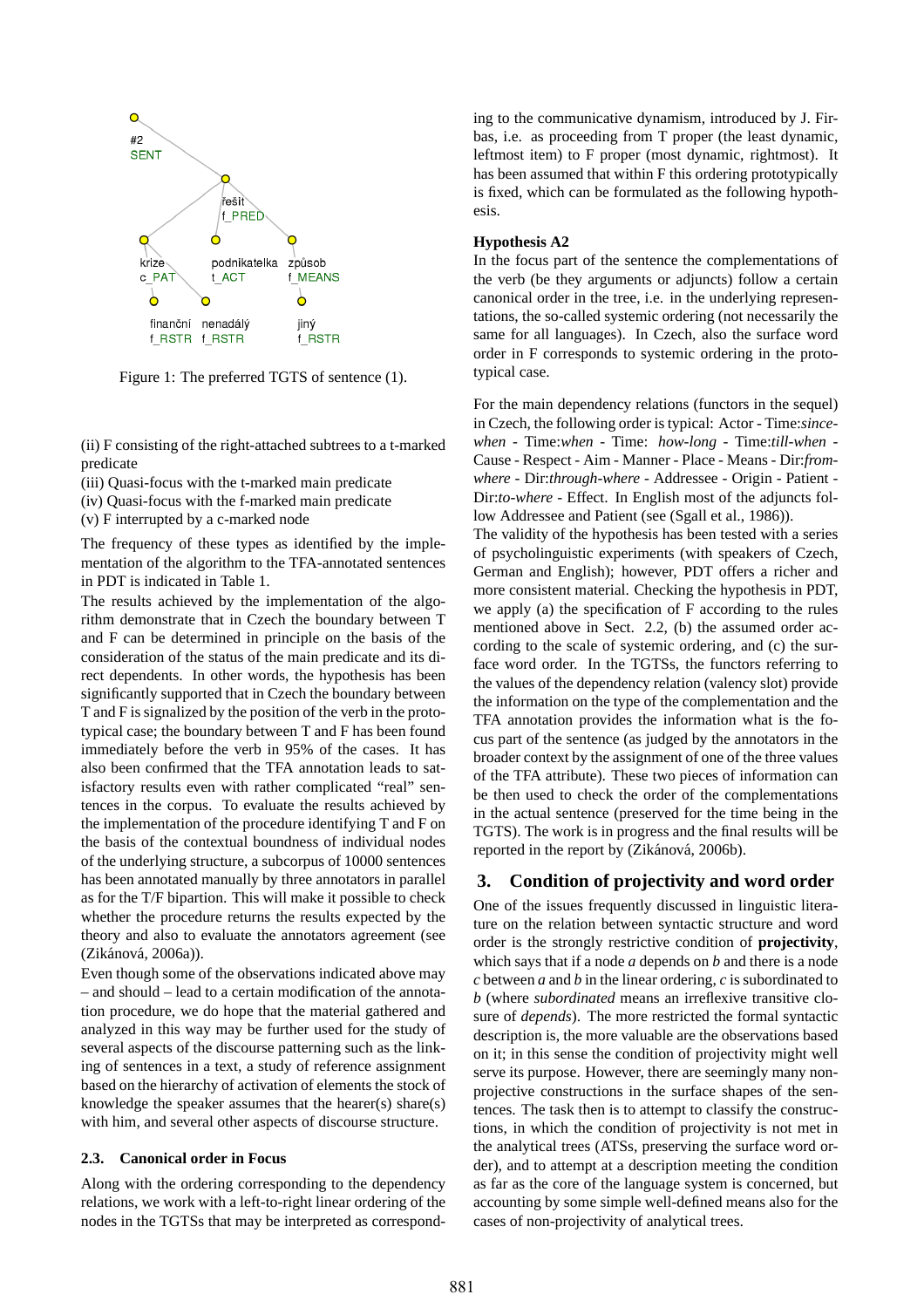| Type of F                                                           | No. of trees | Rel. frequency |
|---------------------------------------------------------------------|--------------|----------------|
| F consisting of the predicate and its subtrees                      | 46588        | 85.70          |
| F consisting of the right-attached subtrees to a t-marked predicate | 4664         | 8.58           |
| Quasi-focus with the t-marked main predicate                        | 1415         | 2.60           |
| Quasi-focus with the f-marked main predicate                        | 986          | 1.81           |
| F interrupted by a c-marked node                                    | 30           | 0.06           |
| Trees with which the identification of T and F was not unambiguous  | 617          | 1.14           |
| Trees in which no F was identified                                  | 60           | 0.11           |
| TOTAL                                                               | 54360        | 100.00         |

Table 1: The frequency of the types of F as identified by the implementation of the algorithm to the TFA-annotated sentences in PDT.

If, in a theoretical description, we work without the analytical level, the relation between the linear ordering of the nodes of tectogrammatical structures and the morphemic word order is specified as a transition from projective trees to strings of morphemes, in which the condition of projectivity cannot be applied; cf. the examples of movement rules in (Sgall, 1997). We may formulate this assumption as the following hypothesis.

#### **Hypothesis B**

The TGTSs are projective; the marked cases in which the surface word order is not in accordance with projectivity, can be specified by movement rules.

As mentioned above, one of the important features of TGTSs consists in the fact that they do not contain nodes for function words; from this it follows that in the numerous cases in which the "non-projectivity" of surface word order concerns auxiliary verbs or conjunctions, etc., the projectivity of TGTSs is not at stake.

For an illustration of this point, see the highly simplified ATS and TGTS for sentence (2) in Fig. 3 and 3, respectively.

(2) Pro podnikatele by tu mohl být ráj.

Lit.: For enterpreneurs  $_{Cond}$  here cold be paradise (content: For enterpreneurs there could be a paradise here.)

The PDT with its multi-layered scenario provides an extremely precious material for the classification of nonprojectivities in the surface shape of the sentence and for an examination of the reasons of them, as documented by the doctoral thesis of Zeman (2004) and the paper by Hajičová

et al. (2004). This material also serves well for the purpose of checking Hypothesis B.

Zeman's data contain 73 088 sentences annotated on the analytical layer, which comprise 1 255 590 occurrences of words. The condition of projectivity is broken by 23 691 pairs of words (1,9 %). The number of sentences in which the condition is broken is 16 920 (23,2 % of all sentences). As was demonstrated in (Hajičová et al., 2004), these cases can be divided into three groups:

(i) leftpreposing of items exhibiting specific grammatical properties (e.g. of reflexive and interrogative words, or of items depending on infinitives or on comparative constructions) or which belong to closed lexical groups, esp. idioms (37 %);



Figure 2: An ATS of sentence (2).



Figure 3: A TGTS of sentence (2).

(ii) syntagms divided into parts of T and of  $F(6\%)$ ; (iii) analytic verb forms and other constructions with function words (57 %).

Group (iii) concerns only the technical layer of ATSs, rather than TGTSs, and group (i) can be relatively easily delimited. Thus, only the smallest group (ii) is problematic; it has been found that in most of such cases the preposed item has the value c, i.e. is a contrastive CB element. In some cases it is a dependent item, e.g. in *Společnou máme tuto odpovědnost* (lit.: Common we have this responsibility), in others it is a head noun, e.g. in *Záruky nemám žádné* (Guar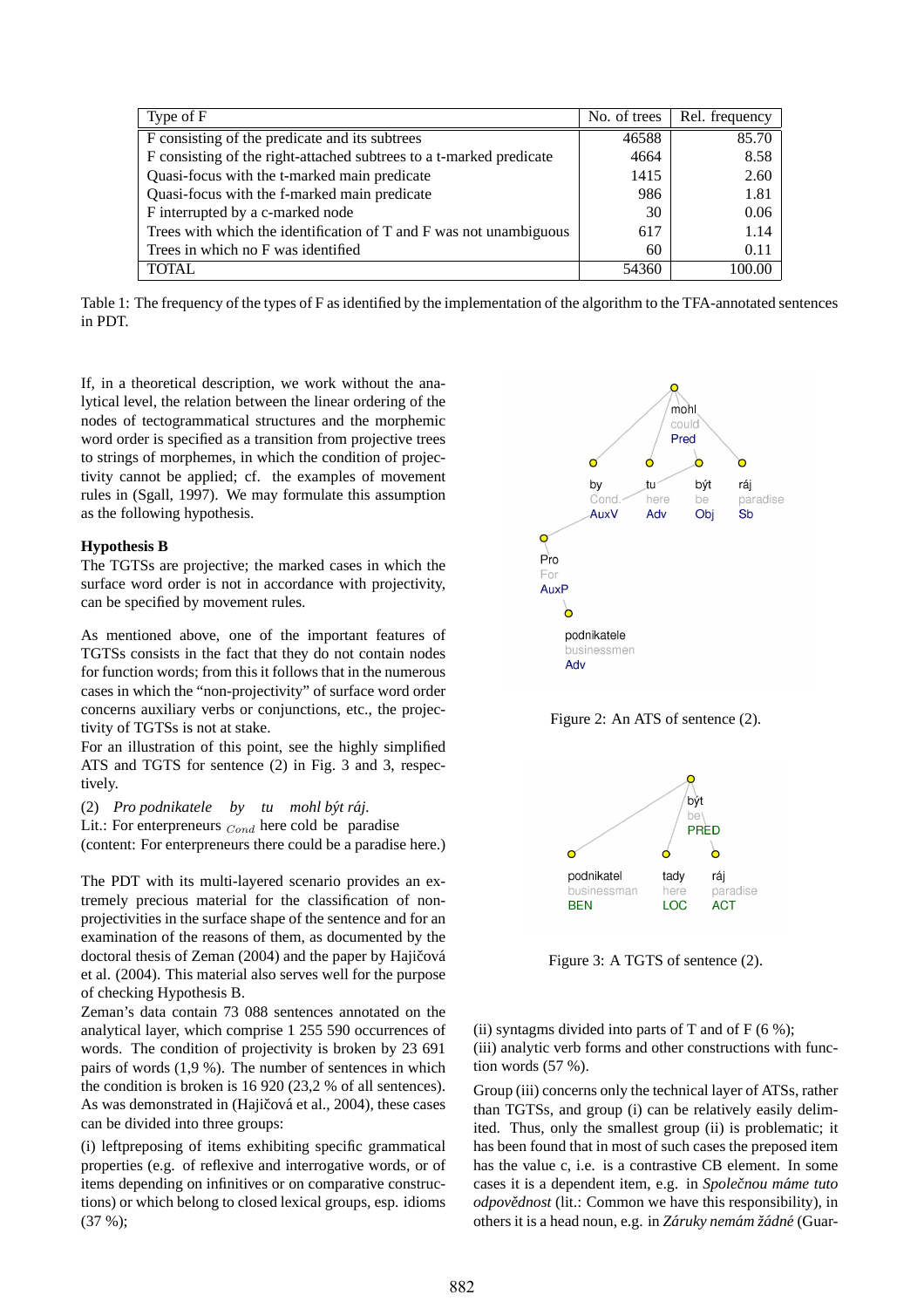anties I have none). Along with these cases, there are also collocations without contrast, such as *Měl plné kapsy peněz* (He had full pockets of money).

# **4. Types of dependency relations**

In FGP, the level of **tectogrammatics**, or underlying syntactic structure, is based on **dependency** syntax, i.e. on the valency of the verb and of other words (with the relations of coordination and of apposition understood as specific orderings, the combinations of which with dependency are narrowly restricted, so that a linearized sentence representation with parentheses and indices is possible). In the domain of **valency**, i.e. of the dependency relations, arguments (inner participants, i.e. Actor, Patient, Addressee, Origin and Effect) are distinguished from adjuncts (free complementations, such as Locative, several directional and temporal complementations, Manner, Cause, Condition, etc.). The arguments prototypically are obligatory with the individual head words, each of them occurs as dependent on head words from a limited group, the morphemic shape of an argument is specific for the head word and semantically an argument is vague, in certain cases being further blurred by the "shifting" of the relationships to the corresponding cognitive roles, cf. e.g. *He left the town* (Patient corresponding to the role that typically is represented by Origin), *They addressed us* (Addressee - Patient). On the other hand, adjuncts are optional in the non-marked case, they may accompany any word from the given class, they are semantically homogeneous (without the "shifting") and they they are expressed by different prepositions and cases (relevant for such semantic opposition as that between *in, on, under*, etc. with Locative, Positive or Negative with Benefactive, and so on). These theoretical considerations can be formulated as Hypothesis C.

# **Hypothesis C**

There are two types of valency slots, arguments and adjuncts, distinguished by operational criteria.

The corpus annotation and the work on a valency dictionary related to the annotation indicates that this hypothesis is too strong and that a third type of relation should be distinguished, i.e. complementations sharing certain properties with the arguments and other with the adjuncts, such as e.g. Obstacle (*He stumbled over the table*), Difference (*We won by two goals*) or Mediator (*They pulled the dog by its collar*); see (Lopatková and Panevová, 2005) where the term 'quasi-valency' is proposed for this type of valency slots.

# **5. Textual coreference**

Another domain we analyze is that of **textual coreference** (differing from grammatical coreference rendered by grammatical means - reflexive and relative pronouns, control relations induced by verbs or nouns of control). Although it goes beyond the frame of grammar, textual coreference is reflected in a certain extent in the annotation of sentences in PDT; the antecedents of demonstrative, personal and possessive pronouns are identified, as well as those of the zero form of the 3rd Person subject pronoun (cf. C. Fillmore's

"silent" anaphors). Anaphorical links of different kinds are distinguished: (a) to a particular node, (b) to the governing node of a (sub)tree (including clauses and sentences), (c) to a text segment, (d) deixis, exophora. Along with coreference, also bridging (associative) anaphora is being studied. The assumption that CB items typically are coreferential has been tested on a small subcorpus of PDT (80 text segments), also the coreference of nouns is being studied; see (Hajičová et al., 2006).

It is an important question what enables the addressee to identify the reference of referring expressions in discourse. The following hypothesis is studied in the Prague group.

### **Hypothesis D**

A finite mechanism exists that enables the addressee to identify the referents on the basis of a partial ordering of the elements in the stock of knowledge (information) shared by the speaker and the addressees (according to the speaker's assumption), based on the degrees of activation of referents.

Heuristic rules aiming at the specification of the changing degrees of activation have been presented by Hajičová (1993) and in earlier writings quoted there. These rules cover the basic layer of the course of activation changes, taking into account the positions of potential antecedents in TFA, as well as coreferential and anaphoric links. Also a procedure yielding a visualization of the development of activation in the form of a schematic graph has been prepared, see (Hajičová et al., 2006). Texts are analyzed as for discourse segmentation and for the types of corefering expressions. This will make it possible to check Hypothesis D on a richer material. Already the first steps in this analysis confirm that this orientation of discourse studies lead to interesting observation and that Hypothesis D can be understood as plausible.

# **Conclusions**

We wanted to document on certain selected grammatical and discourse phenomena that systematic and consistent corpus annotation on the level of (underlying) syntax constitutes a useful means for testing a linguistic descriptive framework. PDT offers up-to-now absent possibilities of such testing, i.e. of enriching processes of construction and enrichment of grammars.

### **Acknowledgement**

The research reported on in this contribution has been supported by the grant of the Czech Ministry of Education MSM0021620838 and by the project of Information Society No. 1ET201120505.

# **6. References**

- Jan Hajič. 1998. Building a syntactically annotated corpus: The Prague Dependency Treebank. In *Issues of Valency and Meaning. Studies in Honour of Jarmila Panevova´*, pages 106–132. Prague: Karolinum.
- Eva Hajičová and Petr Sgall. 2004. Degrees of Contrast and the Topic-Focus Articulation. In *Information structure – Theoretical and empirical aspects*, pages 1–13. Berlin-New York: Walter de Gruyter.